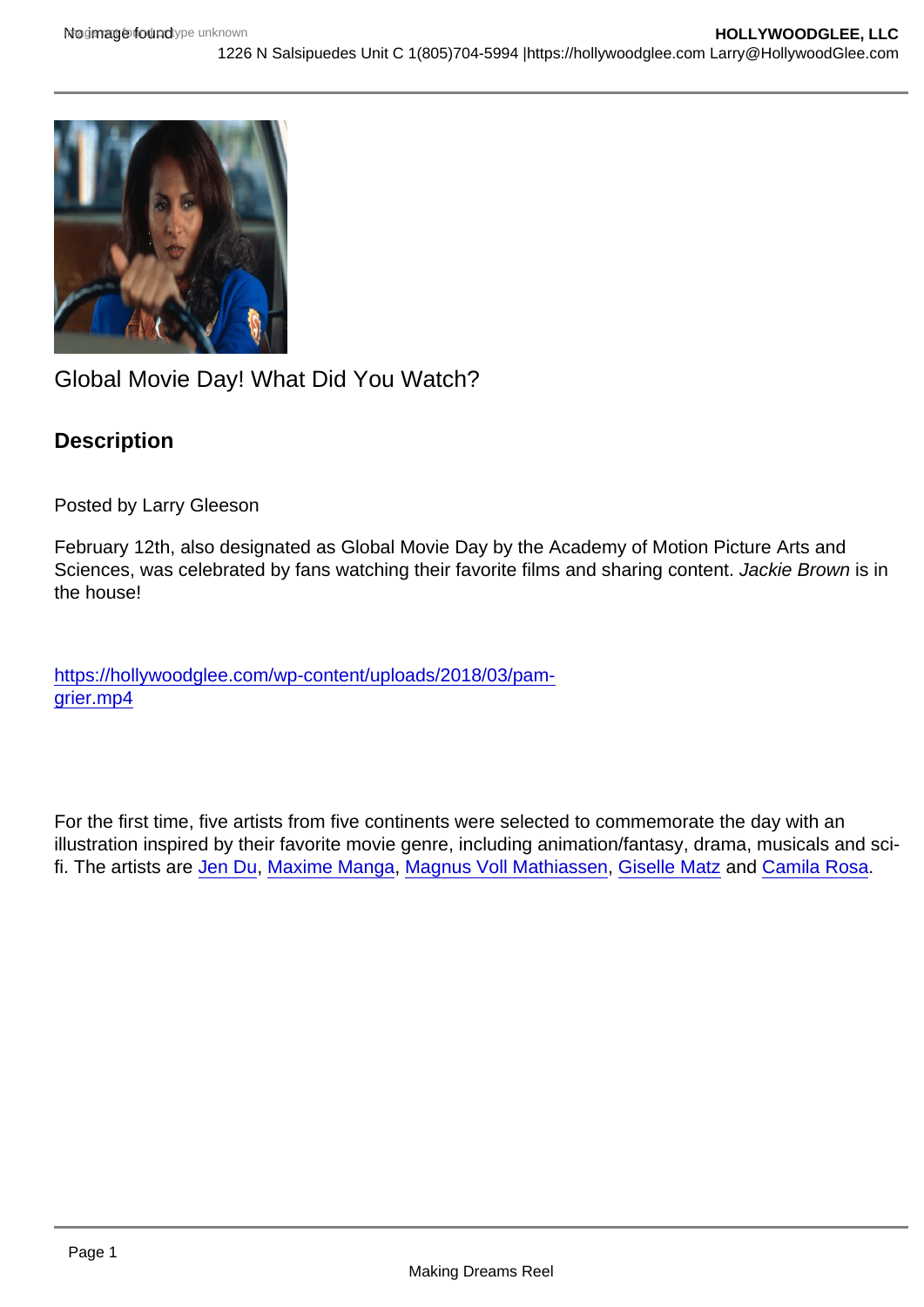Jen Du (Photo courtesy of Jen Du)

Exclusive content across the Academy's social channels from Zazie Beetz , Halle Berry , Jason Blum , Kris Bowers , Patricia Cardoso , Cher, Jon Chu , Ariana DeBose , Ali Fazal , Danny Glover , Eiza González , Tom Hanks , Aldis Hodge , Scarlett Johansson , Marc Maron , Marlee Matlin , Matthew McConaughey , Michelle Rodriguez , J.K. Simmons , Kirsten "Kiwi" Smith , Jurnee Smollett , Amandla Stenberg , Taura Stinson , Diane Warren , Marlon Wayans and Reese Witherspoon .